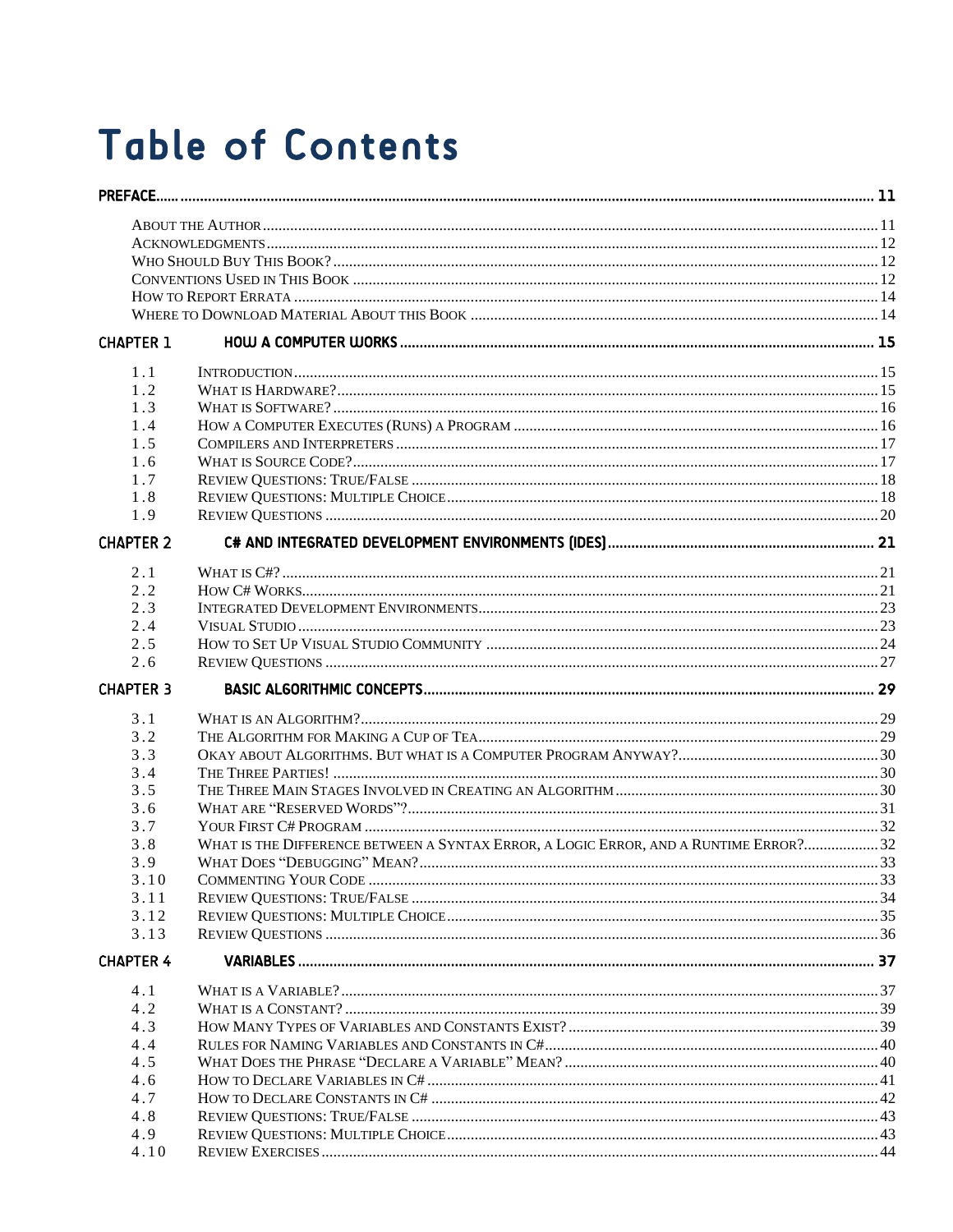| 4                 | 1.01.01.1.n.n.ing.or             | C# for Tweens and Teens |
|-------------------|----------------------------------|-------------------------|
|                   |                                  |                         |
|                   |                                  |                         |
|                   |                                  |                         |
| 4.11              |                                  |                         |
| <b>CHAPTER 5</b>  |                                  |                         |
| 5.1               |                                  |                         |
| 5.2               |                                  |                         |
| 5.3               |                                  |                         |
| 5.4               |                                  |                         |
| 5.5               |                                  |                         |
| 5.6               |                                  |                         |
| <b>CHAPTER 6</b>  |                                  |                         |
| 6.1               |                                  |                         |
| 6.2               |                                  |                         |
| 6.3               |                                  |                         |
| 6.4               |                                  |                         |
|                   | Exercise 6.4.1                   |                         |
|                   | Exercise 6.4.2                   |                         |
| 6.5               |                                  |                         |
| 6.6               |                                  |                         |
|                   | <i>Exercise</i> 6.6.1            |                         |
| 6.7               |                                  |                         |
| 6.8               |                                  |                         |
| 6.9               |                                  |                         |
| 6.10              |                                  |                         |
| <b>CHAPTER 7</b>  |                                  |                         |
| 7.1               |                                  |                         |
| 7.2               |                                  |                         |
| <b>CHAPTER 8</b>  |                                  |                         |
|                   |                                  |                         |
| 8.1               |                                  |                         |
|                   | Exercise 8.1.1<br>Exercise 8.1.2 |                         |
|                   | <i>Exercise</i> 8.1.3            |                         |
| 8.2               |                                  |                         |
| 8.3               |                                  |                         |
| <b>CHAPTER 9</b>  |                                  |                         |
|                   |                                  |                         |
| 9.1               |                                  |                         |
| 9.2               |                                  |                         |
| 9.3               |                                  |                         |
| 9.4<br>9.5        |                                  |                         |
|                   |                                  |                         |
| <b>CHAPTER 10</b> |                                  |                         |
| 10.1              |                                  |                         |
| 10.2              |                                  |                         |
| 10.3              |                                  |                         |
|                   | Exercise 10.3.1                  |                         |
|                   | Exercise 10.3.2                  |                         |
|                   | Exercise 10.3.3                  |                         |
|                   | Exercise 10.3.4                  |                         |
| 10.4              |                                  |                         |
| 10.5<br>10.6      |                                  |                         |
| 10.7              |                                  |                         |
|                   |                                  |                         |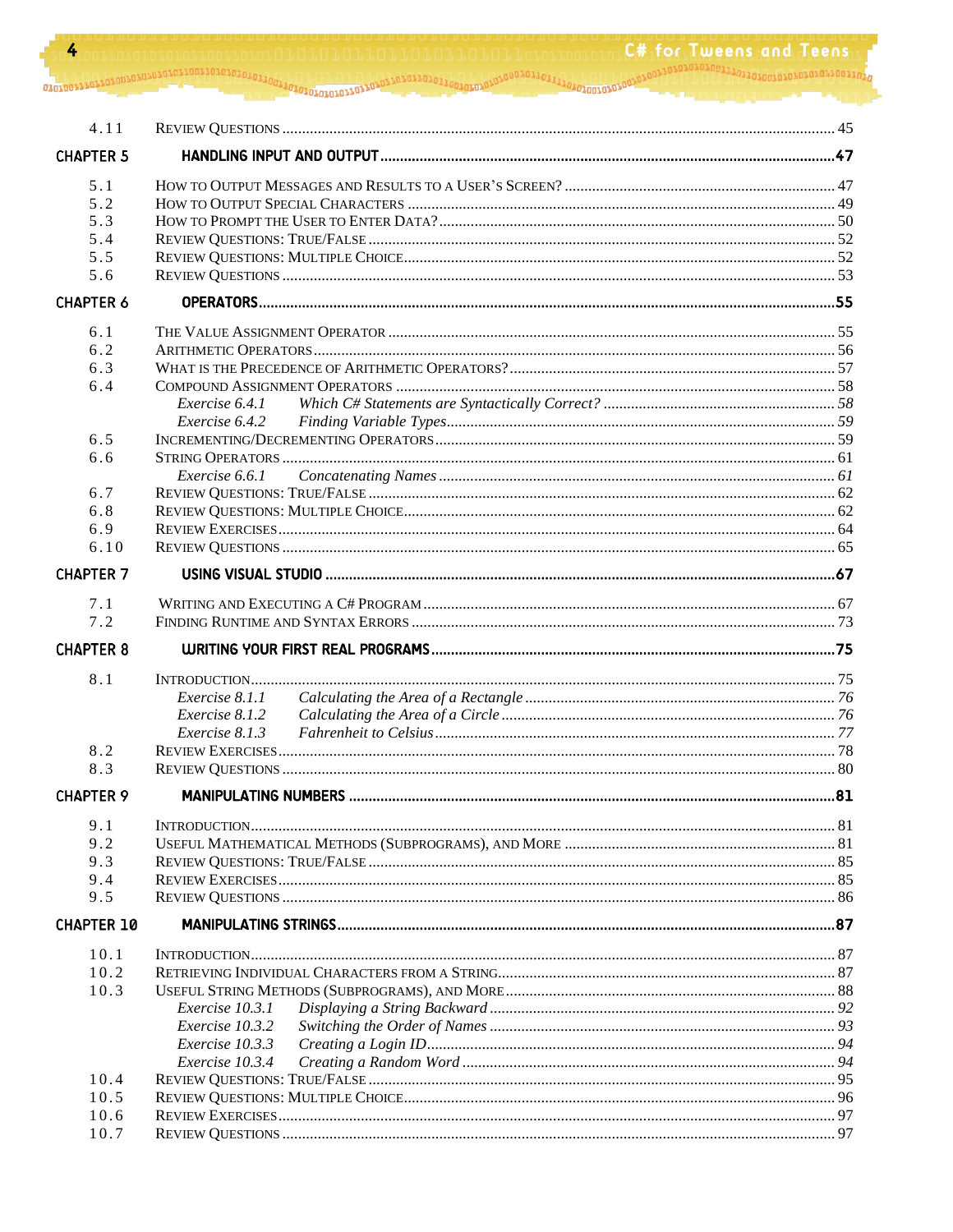$\overline{\mathbf{5}}$ 

| <b>CHAPTER 11</b> |                                                                                        |  |  |  |
|-------------------|----------------------------------------------------------------------------------------|--|--|--|
| 11.1              |                                                                                        |  |  |  |
| 11.2              |                                                                                        |  |  |  |
| 11.3              |                                                                                        |  |  |  |
|                   |                                                                                        |  |  |  |
| 11.4              |                                                                                        |  |  |  |
| 11.5              |                                                                                        |  |  |  |
| 11.6              |                                                                                        |  |  |  |
| 11.7              | WHAT IS THE ORDER OF PRECEDENCE OF ARITHMETIC, COMPARISON, AND LOGICAL OPERATORS?  104 |  |  |  |
|                   |                                                                                        |  |  |  |
| 11.8              |                                                                                        |  |  |  |
| 11.9              |                                                                                        |  |  |  |
| 11.10             |                                                                                        |  |  |  |
| 11.11             |                                                                                        |  |  |  |
| 11.12             |                                                                                        |  |  |  |
| <b>CHAPTER 12</b> |                                                                                        |  |  |  |
| 12.1              |                                                                                        |  |  |  |
|                   | Exercise 12.1.1                                                                        |  |  |  |
|                   | Exercise 12.1.2                                                                        |  |  |  |
|                   | Exercise 12.1.3                                                                        |  |  |  |
|                   | Exercise 12.1.4                                                                        |  |  |  |
| 12.2              |                                                                                        |  |  |  |
| 12.3              |                                                                                        |  |  |  |
| 12.4              |                                                                                        |  |  |  |
| 12.5              |                                                                                        |  |  |  |
| <b>CHAPTER 13</b> |                                                                                        |  |  |  |
| 13.1              |                                                                                        |  |  |  |
|                   | Exercise 13.1.1                                                                        |  |  |  |
|                   | Exercise 13.1.2                                                                        |  |  |  |
|                   | Exercise 13.1.3                                                                        |  |  |  |
|                   | Exercise 13.1.4                                                                        |  |  |  |
| 13.2              |                                                                                        |  |  |  |
| 13.3              |                                                                                        |  |  |  |
| 13.4              |                                                                                        |  |  |  |
| <b>CHAPTER 14</b> |                                                                                        |  |  |  |
| 14.1              |                                                                                        |  |  |  |
|                   | Exercise 14.1.1                                                                        |  |  |  |
|                   | Exercise 14.1.2                                                                        |  |  |  |
|                   | Exercise 14.1.3                                                                        |  |  |  |
|                   | Exercise 14.1.4                                                                        |  |  |  |
| 14.2              |                                                                                        |  |  |  |
| 14.3              |                                                                                        |  |  |  |
| <b>CHAPTER 15</b> |                                                                                        |  |  |  |
| 15.1              |                                                                                        |  |  |  |
|                   | Exercise 15.1.1                                                                        |  |  |  |
|                   | Exercise 15.1.2                                                                        |  |  |  |
|                   | Exercise 15.1.3                                                                        |  |  |  |
| 15.2              |                                                                                        |  |  |  |
| 15.3              |                                                                                        |  |  |  |
| 15.4              |                                                                                        |  |  |  |
| <b>CHAPTER 16</b> |                                                                                        |  |  |  |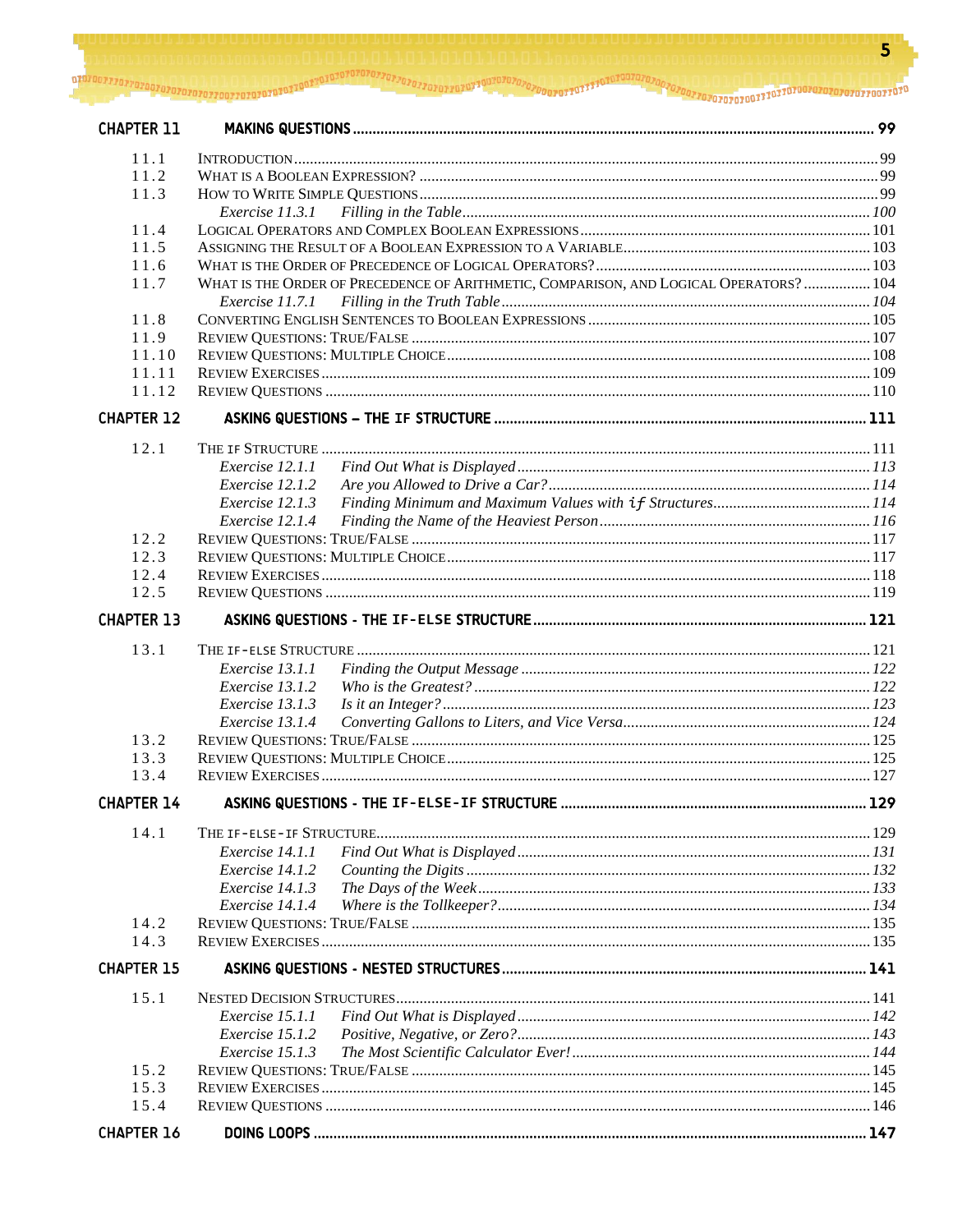|  | C# for Tweens and Te |
|--|----------------------|
|  |                      |
|  |                      |

ens: 10011/

 $\boldsymbol{6}$ 

01010011101

| 16.1              |                 |  |  |  |
|-------------------|-----------------|--|--|--|
| 16.2              |                 |  |  |  |
| 16.3              |                 |  |  |  |
| <b>CHAPTER 17</b> |                 |  |  |  |
| 17.1              |                 |  |  |  |
|                   | Exercise 17.1.1 |  |  |  |
|                   | Exercise 17.1.2 |  |  |  |
|                   | Exercise 17.1.3 |  |  |  |
|                   | Exercise 17.1.4 |  |  |  |
|                   | Exercise 17.1.5 |  |  |  |
|                   | Exercise 17.1.6 |  |  |  |
| 17.2              |                 |  |  |  |
|                   | Exercise 17.2.1 |  |  |  |
|                   | Exercise 17.2.2 |  |  |  |
|                   | Exercise 17.2.3 |  |  |  |
| 17.3              |                 |  |  |  |
| 17.4              |                 |  |  |  |
| 17.5              |                 |  |  |  |
| <b>CHAPTER 18</b> |                 |  |  |  |
|                   |                 |  |  |  |
| 18.1              |                 |  |  |  |
|                   | Exercise 18.1.1 |  |  |  |
|                   | Exercise 18.1.2 |  |  |  |
|                   | Exercise 18.1.3 |  |  |  |
|                   | Exercise 18.1.4 |  |  |  |
| 18.2              |                 |  |  |  |
| 18.3              |                 |  |  |  |
| 18.4              |                 |  |  |  |
| 18.5              |                 |  |  |  |
| <b>CHAPTER 19</b> |                 |  |  |  |
| 19.1              |                 |  |  |  |
|                   | Exercise 19.1.1 |  |  |  |
|                   | Exercise 19.1.2 |  |  |  |
| 19.2              |                 |  |  |  |
| 19.3              |                 |  |  |  |
| 19.4              |                 |  |  |  |
| <b>CHAPTER 20</b> |                 |  |  |  |
| 20.1              |                 |  |  |  |
| 20.2              |                 |  |  |  |
| 20.3              |                 |  |  |  |
| 20.4              |                 |  |  |  |
| 20.5              |                 |  |  |  |
| 20.6              |                 |  |  |  |
| 20.7              |                 |  |  |  |
| 20.8              |                 |  |  |  |
| 20.9              |                 |  |  |  |
| <b>CHAPTER 21</b> |                 |  |  |  |
| 21.1              |                 |  |  |  |
|                   | Exercise 21.1.1 |  |  |  |
|                   | Exercise 21.1.2 |  |  |  |
|                   | Exercise 21.1.3 |  |  |  |
|                   | Exercise 21.1.4 |  |  |  |
|                   | Exercise 21.1.5 |  |  |  |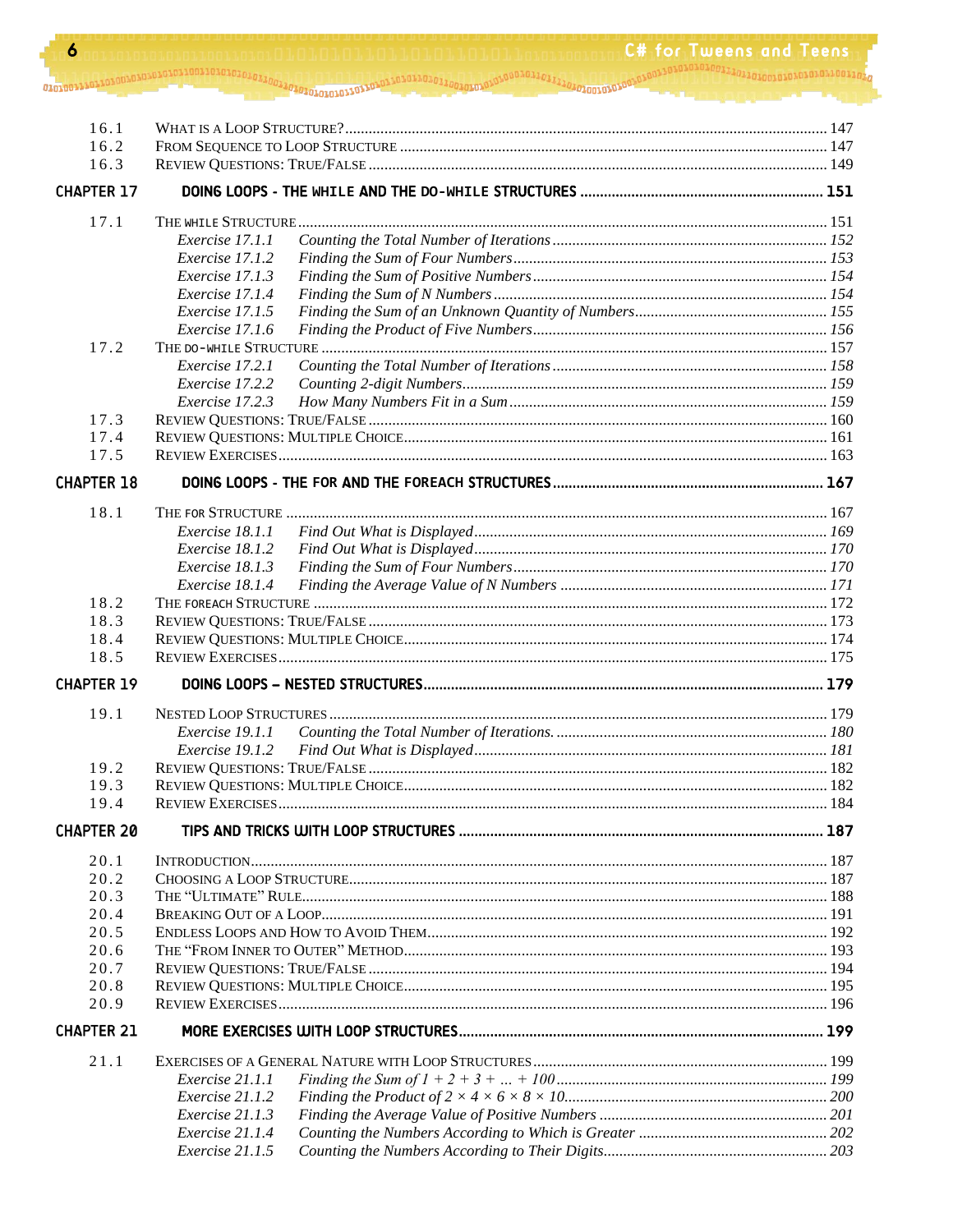|                   | Exercise 21.1.6                         |  |
|-------------------|-----------------------------------------|--|
|                   | Exercise 21.1.7                         |  |
|                   | Exercise 21.1.8                         |  |
|                   | Exercise 21.1.9                         |  |
|                   | <i>Exercise</i> 21.1.10                 |  |
|                   | Exercise 21.1.11                        |  |
| 21.2              |                                         |  |
| <b>CHAPTER 22</b> |                                         |  |
| 22.1              |                                         |  |
| 22.2              |                                         |  |
| 22.3              |                                         |  |
| 22.4              |                                         |  |
| 22.5              |                                         |  |
|                   | Exercise 22.5.1                         |  |
|                   | Exercise 22.5.2                         |  |
| 22.6              |                                         |  |
| 22.7              |                                         |  |
| 22.8              |                                         |  |
| 22.9              |                                         |  |
|                   | Exercise 22.9.1                         |  |
| 22.10             |                                         |  |
| 22.11             |                                         |  |
|                   | Exercise 22.11.1                        |  |
|                   | Exercise 22.11.2<br>$Exercise\ 22.11.3$ |  |
|                   | Exercise 22.11.4                        |  |
|                   | <i>Exercise</i> 22.11.5                 |  |
|                   | <i>Exercise</i> 22.11.6                 |  |
| 22.12             |                                         |  |
| <b>CHAPTER 23</b> |                                         |  |
| 23.1              |                                         |  |
| 23.2              |                                         |  |
|                   | Exercise 23.2.1                         |  |
|                   | Exercise 23.2.2                         |  |
| 23.3              |                                         |  |
| 23.4              |                                         |  |
|                   | Exercise 23.4.1                         |  |
|                   | Exercise 23.4.2                         |  |
| 23.5              |                                         |  |
| 23.6              |                                         |  |
|                   | Exercise 23.6.1                         |  |
| 23.7              |                                         |  |
|                   | Exercise 23.7.1                         |  |
|                   | Exercise 23.7.2                         |  |
|                   | Exercise 23.7.3<br>Exercise 23.7.4      |  |
|                   | Exercise 23.7.5                         |  |
| 23.8              |                                         |  |
| 23.9              |                                         |  |
| 23.10             |                                         |  |
|                   | Exercise 23.10.1                        |  |
| 23.11             |                                         |  |
|                   | Exercise 23.11.1                        |  |
| 23.12             |                                         |  |
| 23.13             |                                         |  |
| 23.14             |                                         |  |
|                   |                                         |  |

 $\overline{7}$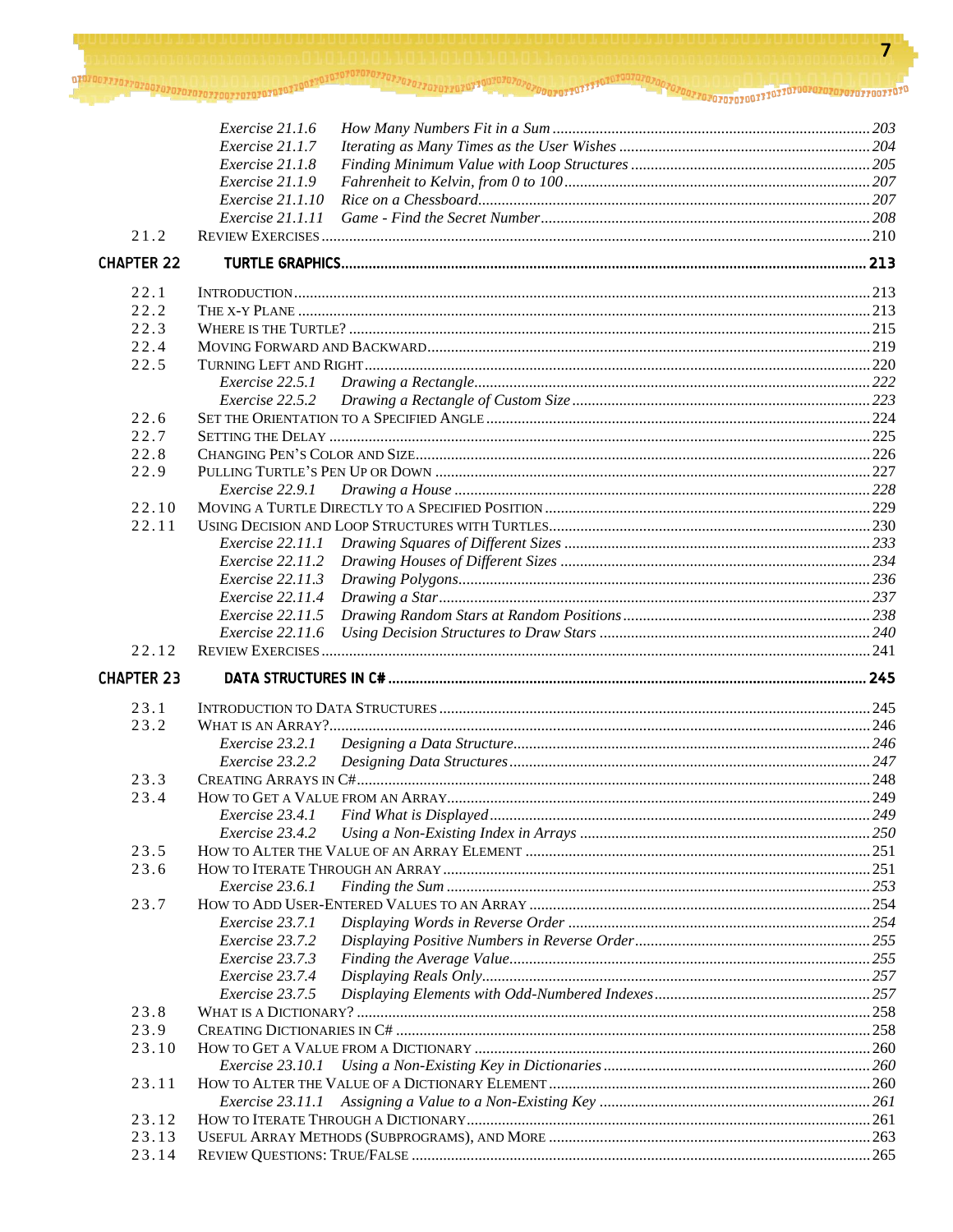| 8                 | <b>C# for Tweens and Teens</b>                                                                                      |  |
|-------------------|---------------------------------------------------------------------------------------------------------------------|--|
|                   |                                                                                                                     |  |
|                   |                                                                                                                     |  |
|                   |                                                                                                                     |  |
| 23.15             |                                                                                                                     |  |
| 23.16             |                                                                                                                     |  |
| 23.17             |                                                                                                                     |  |
| <b>CHAPTER 24</b> |                                                                                                                     |  |
| 24.1              |                                                                                                                     |  |
|                   | Exercise 24.1.1                                                                                                     |  |
|                   | Exercise 24.1.2                                                                                                     |  |
|                   | Exercise 24.1.3                                                                                                     |  |
| 24.2              |                                                                                                                     |  |
|                   | Exercise 24.2.1                                                                                                     |  |
|                   | Exercise 24.2.2                                                                                                     |  |
| 24.3              |                                                                                                                     |  |
|                   | Exercise 24.3.1                                                                                                     |  |
|                   | Exercise 24.3.2<br>Exercise 24.3.3<br>Which Lake, in Which Country, Having Which Average Area, is the Deepest?  285 |  |
|                   | Exercise 24.3.4                                                                                                     |  |
| 24.4              |                                                                                                                     |  |
|                   | Exercise 24.4.1<br>Searching in an Array That May Contain the Same Value Multiple Times  289                        |  |
|                   | Exercise 24.4.2<br>Display the Last Names of All Those People Who Have the Same First Name  289                     |  |
|                   | Exercise 24.4.3                                                                                                     |  |
|                   | Exercise 24.4.4                                                                                                     |  |
| 24.5              |                                                                                                                     |  |
| 24.6              | <b>REVIEW EXERCISES</b>                                                                                             |  |
| <b>CHAPTER 25</b> |                                                                                                                     |  |
| 25.1              |                                                                                                                     |  |
| 25.2              |                                                                                                                     |  |
| 25.3              |                                                                                                                     |  |
| 25.4              |                                                                                                                     |  |
| 25.5              |                                                                                                                     |  |
| <b>CHAPTER 26</b> |                                                                                                                     |  |
| 26.1              |                                                                                                                     |  |
| 26.2              |                                                                                                                     |  |
| 26.3              |                                                                                                                     |  |
| 26.4              |                                                                                                                     |  |
| 26.5              |                                                                                                                     |  |
| 26.6              |                                                                                                                     |  |
| 26.7              |                                                                                                                     |  |
| 26.8              |                                                                                                                     |  |
| 26.9              |                                                                                                                     |  |
| 26.10             |                                                                                                                     |  |
| 26.11             |                                                                                                                     |  |
| 26.12             |                                                                                                                     |  |
| 26.13             |                                                                                                                     |  |
| <b>CHAPTER 27</b> |                                                                                                                     |  |
| 27.1              |                                                                                                                     |  |
|                   | Exercise 27.1.1                                                                                                     |  |
|                   | Calculating the Sum of Two Numbers Using Fewer Lines of Code!317<br>Exercise 27.1.2                                 |  |
|                   | Exercise 27.1.3                                                                                                     |  |
|                   | Exercise 27.1.4<br>Exercise 27.1.5                                                                                  |  |
|                   | Exercise 27.1.6                                                                                                     |  |
| 27.2              |                                                                                                                     |  |
| <b>CHAPTER 28</b> |                                                                                                                     |  |
|                   |                                                                                                                     |  |